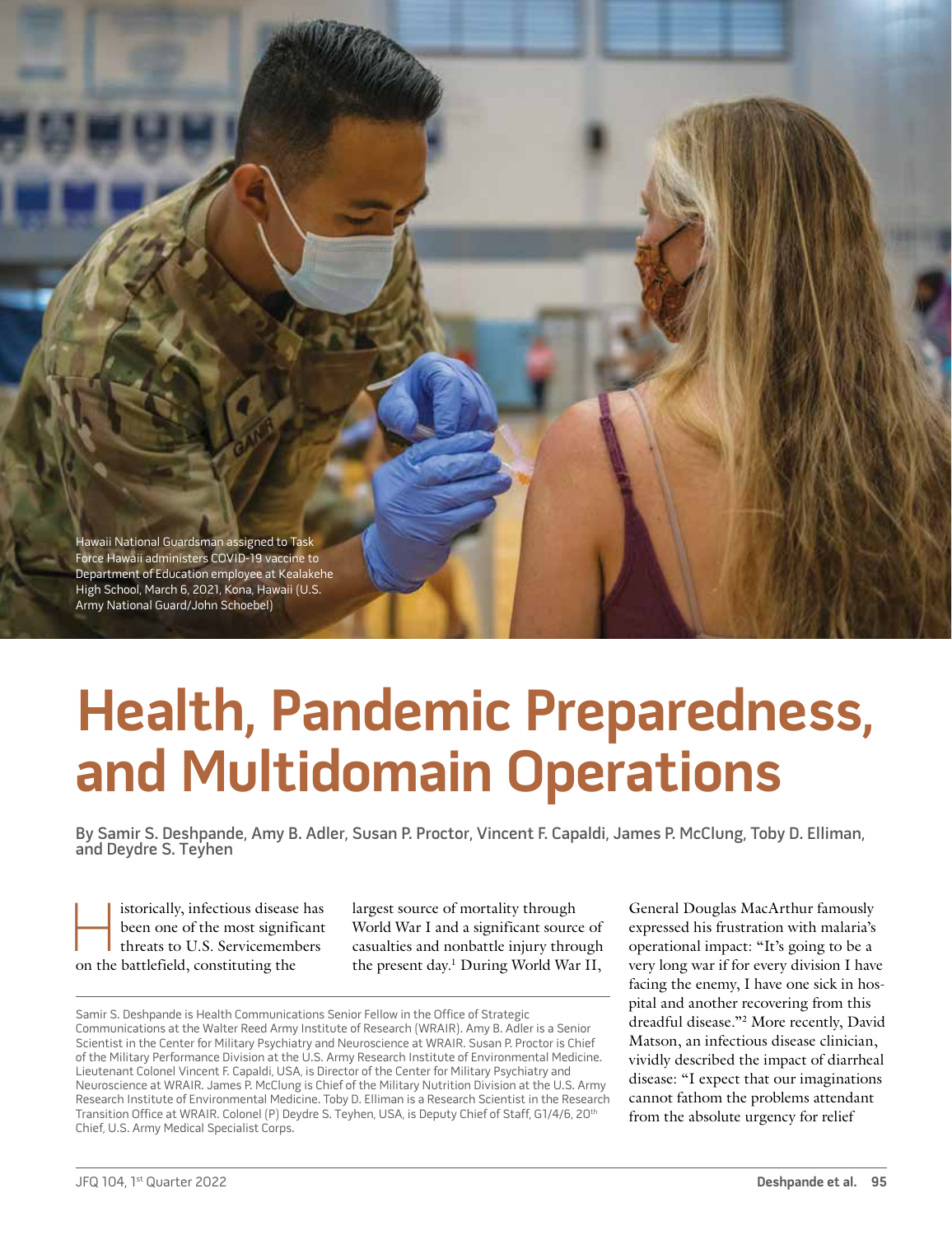from explosive vomiting and diarrhea when experienced within an armored vehicle under fire and at ambient temperature of >40°C."3

To manage infectious disease domestically, the United States developed a robust public health system that supported sanitation, water treatment, and vaccinations, effectively reducing the risk for the population. The inadvertent consequence of these successful efforts is that the modern American warfighter is at an immunological disadvantage in certain locations; Servicemembers do not necessarily share the acquired immunity to endemic diseases that locally based forces may, creating a gap in force health protection.

Besides traditional diseases, some emerging infectious diseases pose an even greater danger to Servicemembers and local communities. Poor understanding of disease transmission mechanisms, unknown durability of immunity, and a dearth of effective diagnostics or countermeasures can stress medical systems to a breaking point—as has been the case during the COVID-19 pandemic, which has had broad impacts on military operations, ranging from altered training schedules to the diversion of the USS *Theodore Roosevelt* to Guam due to a shipboard outbreak.4

Even limited epidemics of emerging diseases can cause significant disruption. In 2012, Middle East respiratory syndrome coronavirus (MERS-CoV), a cousin of SARS-CoV-2, led to outbreaks in Saudi Arabia and South Korea, resulting in a fatality rate of nearly 40 percent of those infected.5 Critically, these outbreaks could have spread to the thousands of U.S. Servicemembers deployed to both areas. Moreover, to date, there is still no approved vaccine against MERS-CoV.

Viral infections such as SARS-CoV-2 are not the only threats; bacterial infections can significantly complicate recovery from wounds sustained during combat. Traumatic combat injuries alter human physiology by disrupting the body's first line of defense—skin—and inducing contamination, significantly increasing the risk of infection. When combat injury is sustained in the context of blast exposure, the immune response is

also suppressed and may limit the efficacy of antibiotics.<sup>6</sup> Already a major concern during previous conflicts, the risk of combat wound infection is forecasted to grow during future conflicts and multidomain operations (MDOs) as antibiotics grow increasingly ineffective due to multidrug-resistant organisms. Moreover, the anticipated difficulty in battlefield evacuation limits treatments options.

In the MDO environment, Servicemembers will likely not be able to follow traditional health guidelines, such as quarantining, regular handwashing, physical distancing, and receiving advanced medical care. These limitations heighten the risk of sickness and underscore the necessity of pathogen surveillance, new countermeasure development, and low-tech strategies to enable Servicemembers to remain in the fight.

Additionally, military assets are sometimes called on to respond directly to infectious disease crises. While these noncombat missions afford greater opportunity for the use of appropriate risk-mitigation strategies, Servicemembers are still at risk when deployed to these environments. Servicemembers are playing an active role in the response to COVID-19, supplementing civilian medical infrastructure and supporting mass vaccination campaigns in addition to facing exposure to the virus at Department of Defense (DOD) installations and hospitals.7 This support is not unique to COVID-19. In 2014, approximately 2,500 Servicemembers deployed to West Africa as part of Operation *United Assistance*. As part of their work to construct treatment units, train healthcare workers, and provide laboratory testing capacity, these individuals were at risk from not only the ongoing Ebola outbreak but also endemic diseases, notably malaria.<sup>8</sup>

# **A Perpetual Challenge**

Countless factors indicate that the threat of infectious disease will only worsen, underscoring the need for a robust military capability to address outbreaks and ensure force health protection. One major factor driving this increased threat is climate change, which was listed in a 2019 DOD report as a national security issue with potential impacts to missions, operational plans, and installations.9

Both climate and weather are significant factors regulating the life cycles of mosquitoes, ticks, and other vectors of diseases such as Lyme, dengue, yellow fever, or Zika. Warmer conditions could increase the geographic range and number of months in the year where diseases and vectors are viable, allowing infection to spread more freely.10 Consistent with this concern, a recent study found that a broad range of insects can migrate hundreds of kilometers on wind currents—potentially spreading disease while they travel.<sup>11</sup> Diarrheal disease, listed as the Military Infectious Disease Research Program's number-one infectious disease threat to deployed Servicemembers, is also likely to worsen because of climate change. Higher temperatures will create more favorable conditions for diseasecausing agents, and more extreme weather events, such as severe rainfall or hurricanes, can damage or overwhelm water treatment systems, raising the risk of contaminated water.12 As David Matson has described, diarrhea has the potential to wreak havoc on small military teams operating in confined environments.13

Beyond climate change, many emerging infectious diseases originate in animals. The H1N1 influenza outbreak of 2009 (the so-called swine flu) originated from pigs; certain coronaviruses, such as SARS-CoV-2 and MERS-CoV, are often traced to bats.14 New pathogens can emerge in areas with limited public safety, health care, and regulatory infrastructure, spreading from a local emergency to an international disaster. Though medical countermeasure development is ongoing at government, academic, and industry laboratories around the world, this process can be slow. Vaccines typically require 7 to 10 years for design, preclinical and clinical testing, and Food and Drug Administration approval. A massive investment of time and more than \$15 billion at the beginning of the COVID-19 pandemic shortened this timeline, with the government accepting financial risk to manufacture millions of doses before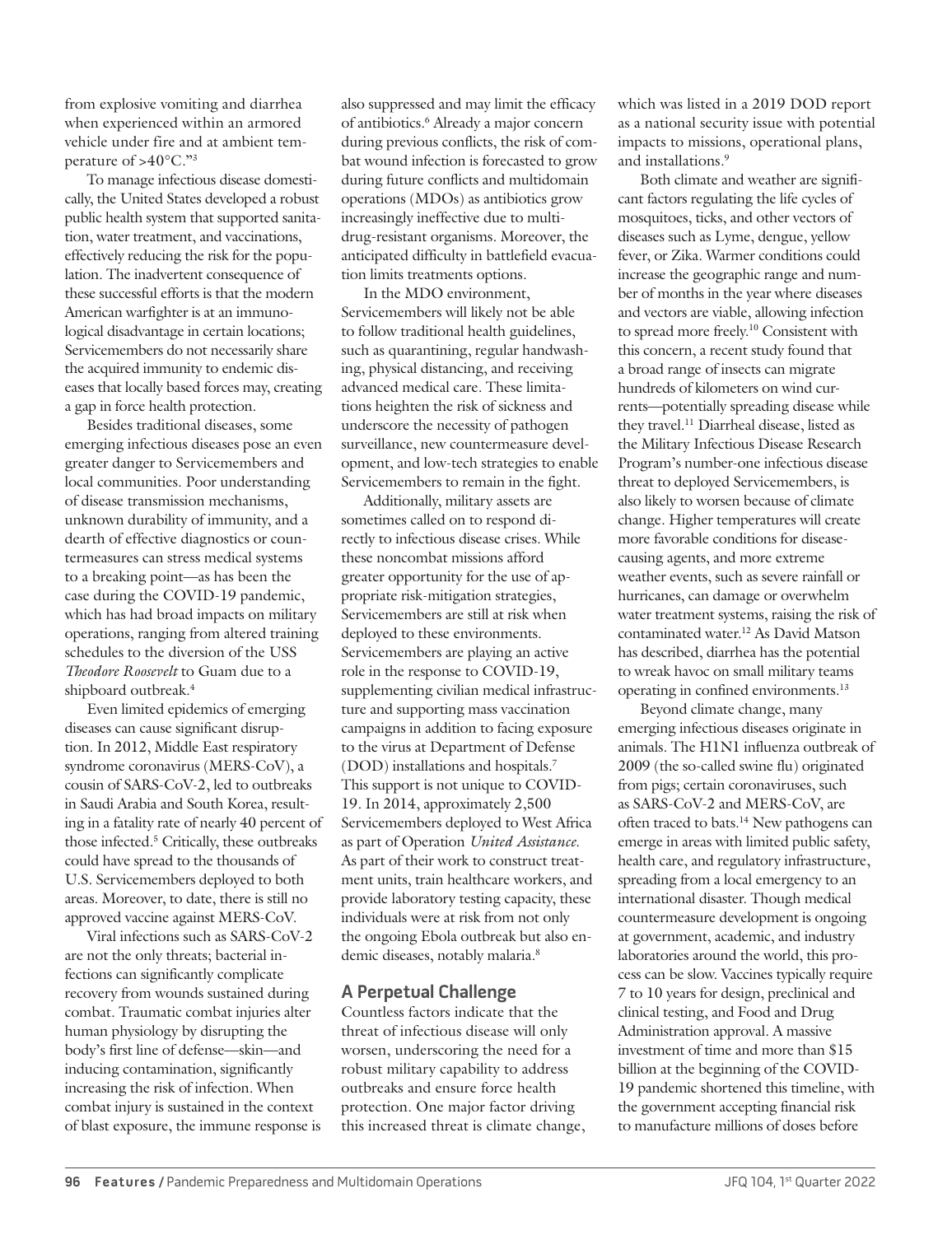

Servicemembers converse between treatment of COVID-19 patients at monoclonal infusion site in St. George, Utah, November 4, 2021 (U.S. Army/ Timothy Hughes)

clinical trials proved vaccines safe and effective.15 Though this gambit yielded three vaccines within approximately 1 year, a global end to this pandemic is expected to take several years.

In the absence of any incentive, however, industry and academia often focus on diseases with the largest potential customer base—typically treatments for chronic health conditions. Even when developing countermeasures for infectious disease threats, researchers may not factor in the unique needs of the warfighter unless they are working directly with a military medical laboratory. Given that the far-forward warfighter needs to deploy rapidly to and operate in any context including dense urban and subterranean environments, jungles, forests, and other locations that could serve as disease reservoirs—tailored strategies are needed. Even effective vaccines can require time or multiple injections to induce a protective response. For example, the vaccine against yellow fever, a disease commonly found in South America and sub-Saharan Africa, requires approximately 10 days to induce an immune response. A Servicemember

who must deploy prior to that 10-day period risks infection.

Thus, military medical research institutions around the world are working to identify, prevent, and overcome known and unknown disease threats to ensure force health protection. In particular, the Walter Reed Army Institute of Research (WRAIR) and Naval Medical Research Center address disease threats globally through surveillance, medical diplomacy, partner capacity-building, and product development. These DOD assets include WRAIR's overseas directorates in Southeast Asia (Armed Forces Research Institute of Medical Sciences), Africa (U.S. Army Medical Research Directorate–Africa), and Europe (U.S. Army Medical Research Directorate–Georgia). These laboratories are strategically positioned to support international efforts to develop medical countermeasures that address established and emerging diseases.

# **Protecting the Joint Force**

In the absence of medical countermeasures, what strategies can leaders and

warfighters employ to help safeguard force health? Sleep and psychiatry researchers at WRAIR, working alongside nutrition and performance researchers at the U.S. Army Research Institute of Environmental Medicine, have identified that the strategies used to ensure units are fit and deployable can also help mitigate risk of infection. These strategies are an integral part of readiness and include "domains" of adequate sleep, physical activity, healthy diet, and stress management. Indeed, in explicit recognition of the importance of leveraging these factors collectively, the Army has developed Holistic Health and Fitness (H2F), a comprehensive system to optimize Soldier and unit performance by integrating best practices in these physical and nonphysical domains.16 These same integrated strategies may also help mitigate risk of infection.

*Physical Activity.* Physical fitness is a basic requirement for military service and can be the difference between life and death in contested operational environments. Underscoring its importance, a growing body of evidence suggests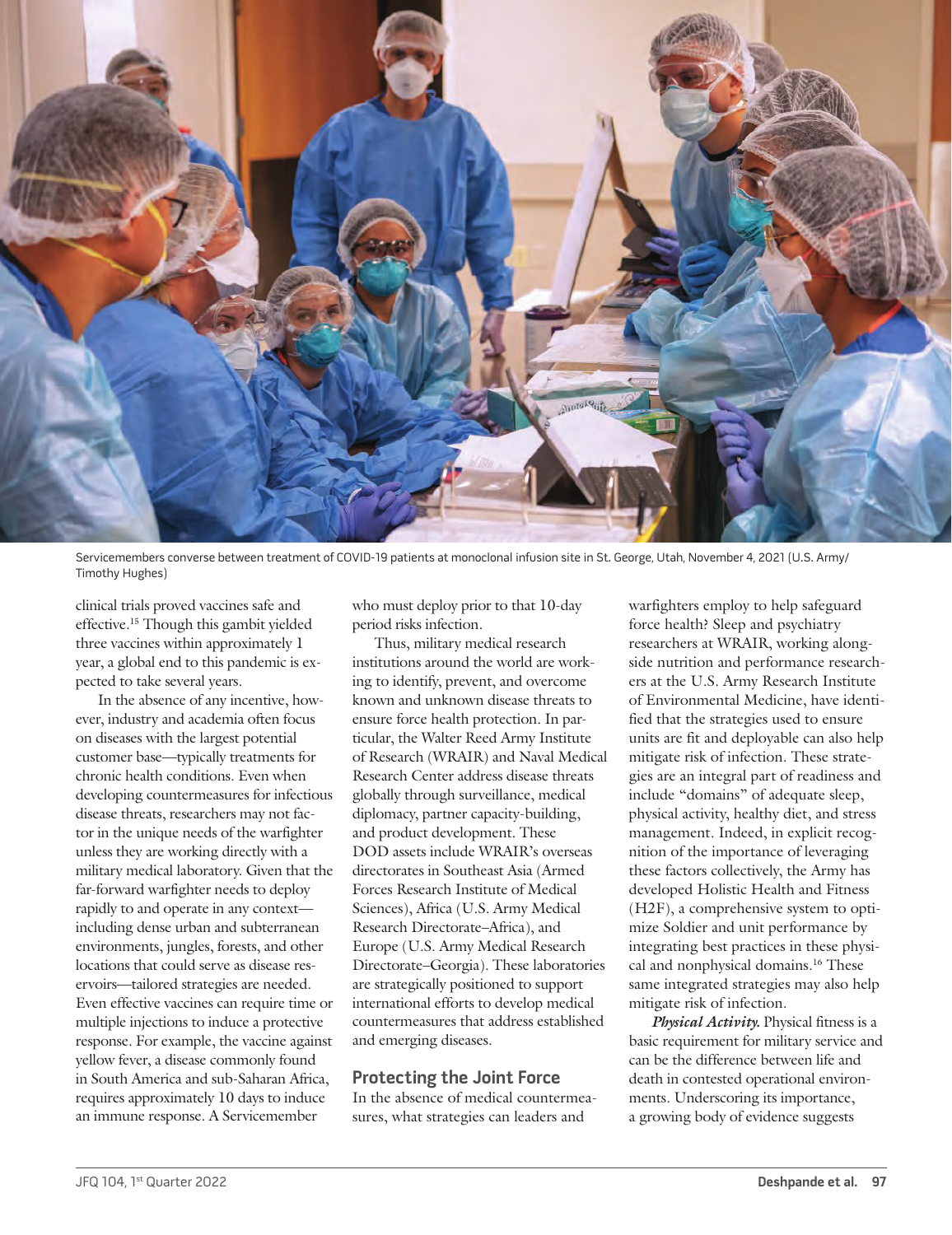that regular physical activity can be beneficial to the immune system. For example, higher levels of physical activity are associated with a 10 percent lower risk of COVID-19 infection; similarly, physical inactivity prior to the pandemic period was a strong risk factor for severe COVID-19.17 While physical activity is not a panacea, it can provide at least some force health protection when considered at the population level.

After a single bout of exercise, the body experiences a marked increase in immune system activity. Researchers believe this increase marks the movement of elements of the immune system to the body's frontlines (the lungs, gut, and so forth) to meet and overcome invading pathogens.18 Similar data exists for long-term training, with one study demonstrating that athletes show lower rates of upper respiratory tract infections compared with more sedentary individuals.19 While a range of factors associated with exercise governs and complicates the immune response, including type (endurance, resistance, stretching) and character (intensity, duration, frequency, recovery), the majority of evidence points toward a positive effect.

It is important to note that, just as overtraining or excessive exercise—a common occurrence during military training—can cause musculoskeletal injury, overtraining has also been linked to a *suppressed* immune system.20 Maintaining appropriate exercise regimens that are vigorous, challenging, and sustainable is one way that military leaders can support fitness, readiness, and resilience in the warfighter.

*Sleep.* Responding to the growing understanding of sleep's role in military performance, Major General William Burleson, director of operations for U.S. Forces Korea, coined the saying, "Sleep is ammunition for your brain." For decades, studies have demonstrated that sleep loss negatively affects emotion regulation, psychological resilience, learning and memory, judgment, cognitive performance, and reaction time. In one study, after 3-day field exercises the ability to identify and accurately target the enemy decreased by 220 percent,

while errors in decisionmaking increased by 86 percent and reaction time worsened by 22 percent.<sup>21</sup>

Recent evidence also suggests that sleep is just as important for healthy immune function and the ability to fight off infection. In one study, volunteers without previous exposure to the common cold were exposed to a live cold virus. Researchers found that no variable predicted whether a participant would fall sick better than sleep duration—not even age or stress level.<sup>22</sup> In other words, those who habitually slept less were more likely to fall ill with a cold virus. A follow-on study identified a "sleep threshold," noting that individuals who slept less than 6 hours per night were at significantly greater risk of cold infection compared with those who slept 7 to 9 hours.23 In addition, there is now limited but compelling evidence from preclinical studies using animal models that suggests sleep not only helps protect against initial infection but also plays a direct role in aiding recovery from infectious illness and response to immunization.24

Despite the importance of sleep in keeping Servicemembers healthy, studies show that approximately 62 percent of Soldiers get less than 6 hours of sleep per night.25 While mission requirements do not always allow for a full 7 to 9 hours of sleep, there are strategies to mitigate performance decrements associated with inadequate sleep. Sleep banking, or increasing sleep prior to a period of limited sleep, builds resilience to the negative effects of sleep loss.<sup>26</sup> Other warfighterfocused strategies have been developed to mitigate the risk of performance decline during nocturnal operations, high-altitude missions, and long-distance travel.27 Under garrison conditions, it is also critical that leaders allow Servicemembers time to get enough sleep or recover from sleep loss due to mission requirements. These strategies that promote sleep may in turn benefit Servicemembers' immune systems.

*Diet.* Not only is proper nutrition a critical component to military readiness, but it is also a significant contributor to a healthy immune system. Undernutrition is a critical threat: The absence of key nutrients can directly limit the body's

ability to protect itself from pathogens. A lack of vitamin D can limit the production of antimicrobials and compromise the skin, the primary barrier against infectious disease. A lack of iron and zinc directly threatens the function of white blood cells, which include the body's "first responders" against pathogens.<sup>28</sup> Poor nutrition can even increase harm from infectious disease—one study found that low levels of the nutrient selenium caused viral mutations resulting in a more damaging infection.29

Obesity can also stress the immune system. Obesity is one of the most pressing challenges to military readiness because it significantly hampers performance. As of August 2019, approximately 17 percent of military personnel were considered obese, with the highest rates in the Navy, at 22 percent.<sup>30</sup> Studies have identified a greater risk of hospital-acquired infections, more severe respiratory infections, and a greater overall risk of viral and bacterial infection for individuals with obesity.<sup>31</sup> Furthermore, individuals with obesity are still at risk of missing critical nutrients from their diets, further compounding potential health risk.<sup>32</sup>

These factors make it all the more critical that leaders and individuals take a balanced, healthy diet seriously. Efforts to improve readiness should consider the nutritional composition of operational rations and meal options available in garrison and at home. Foods provided by the Services, including operational rations and garrison meal plans, must meet the standards for nutritional requirements described in Army Regulation 40-25, *Nutrition and Menu Standards for Human Performance Optimization*. 33 These requirements are based on the Dietary Guidelines for Americans, with adjustments to accommodate increased energy expenditure and other operational demands of military service.<sup>34</sup> That said, military personnel consume the majority of meals outside of military dining facilities. Current efforts are thus focused on improving the nutritional quality of foods offered at on-post locations, such as commissaries, restaurants, and recreational facilities. Harmonizing standards for food and nutrition in all locations serving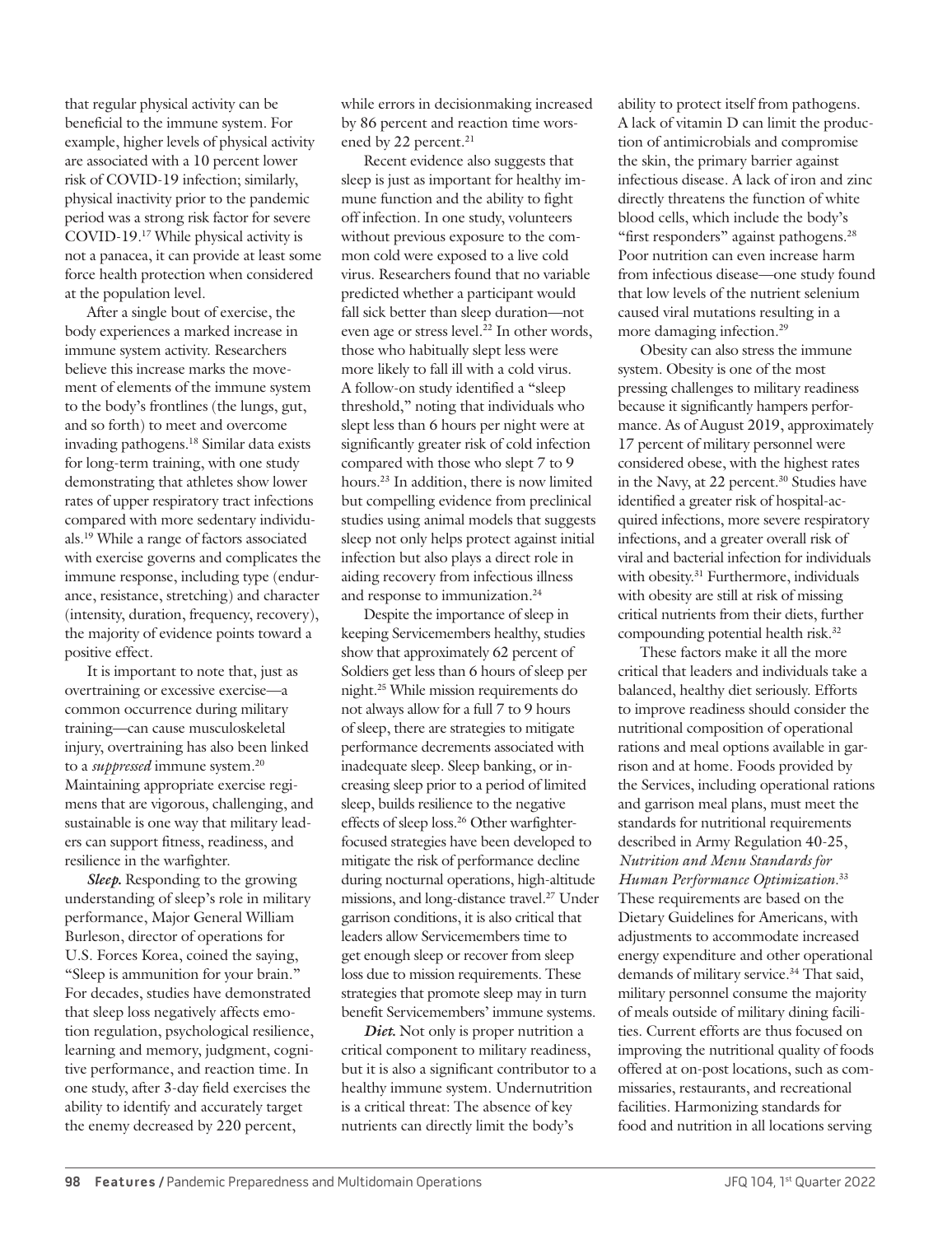

Electrician's mate 3<sup>rd</sup> class Maggie Flatt plays violin during mental health awareness event on mess decks of aircraft carrier USS Ronald Reagan, Philippine Sea, September 27, 2021 (U.S. Navy/George Cardenas)

military personnel and their families will be paramount for ensuring optimal immune health and readiness.

*Mental Stress.* Mental stress can manifest in a range of ways, from lack of engagement with one's job to behavioral health problems. During Operation *Iraqi Freedom* and Operation *New Dawn*, behavioral health problems constituted 12.1 percent of medical evacuations; during Operation *Enduring Freedom*, 10.1 percent.<sup>35</sup> Even for those who were not necessarily evacuated during deployment, 23 percent of Servicemembers report post-traumatic stress disorder after returning home.<sup>36</sup> Not only does mental stress result in diagnosable conditions, but it can also impede performance during combat. Soldiers in combat may become so mentally stressed that they are unable to function for a period of time. In two studies, more than 40 percent of Soldiers who experienced a combat-related event

reported encountering team members with an acute stress reaction.<sup>37</sup>

Mental stress may also impact the immune system. One study found that self-reported stress best predicted whether volunteers exposed to the influenza virus would show symptoms.<sup>38</sup> Another study found that individuals who reported high levels of mental stress for at least a month were two to three times more likely to develop colds compared with those reporting less stress when challenged with a cold virus.39 In addition, mental stress also can worsen disease. Stress may increase the likelihood of a disease becoming symptomatic (as opposed to mild, asymptomatic infection) or more active (some viruses, such as herpes, can lay dormant after infection, with symptoms recurring over time in response to stress).40

Efforts have also tracked the COVID-19 pandemic's impact on Soldier mental health. The first iteration of this study linked pandemic concerns to behavioral

health symptoms—Soldiers reporting more fears and concerns about the pandemic were up to four times more likely to screen positive for depression or anxiety.41 These results informed the development of resources to help units address and overcome a range of behavioral health concerns related to the COVID-19 pandemic.<sup>42</sup>

# **Healthy Lifestyles and Vaccine Efficacy**

A healthy lifestyle requires balancing activity, sleep, diet, and stress. Indeed, all four are intrinsically linked to one another. High stress may result in difficulty falling asleep, poor diet (for example, consuming excess alcohol or eating fast food), or lack of motivation to exercise. Poor nutrition can result in diminished physical and cognitive performance and sleep disturbance. Not only can a holistic approach such as H2F support military performance, but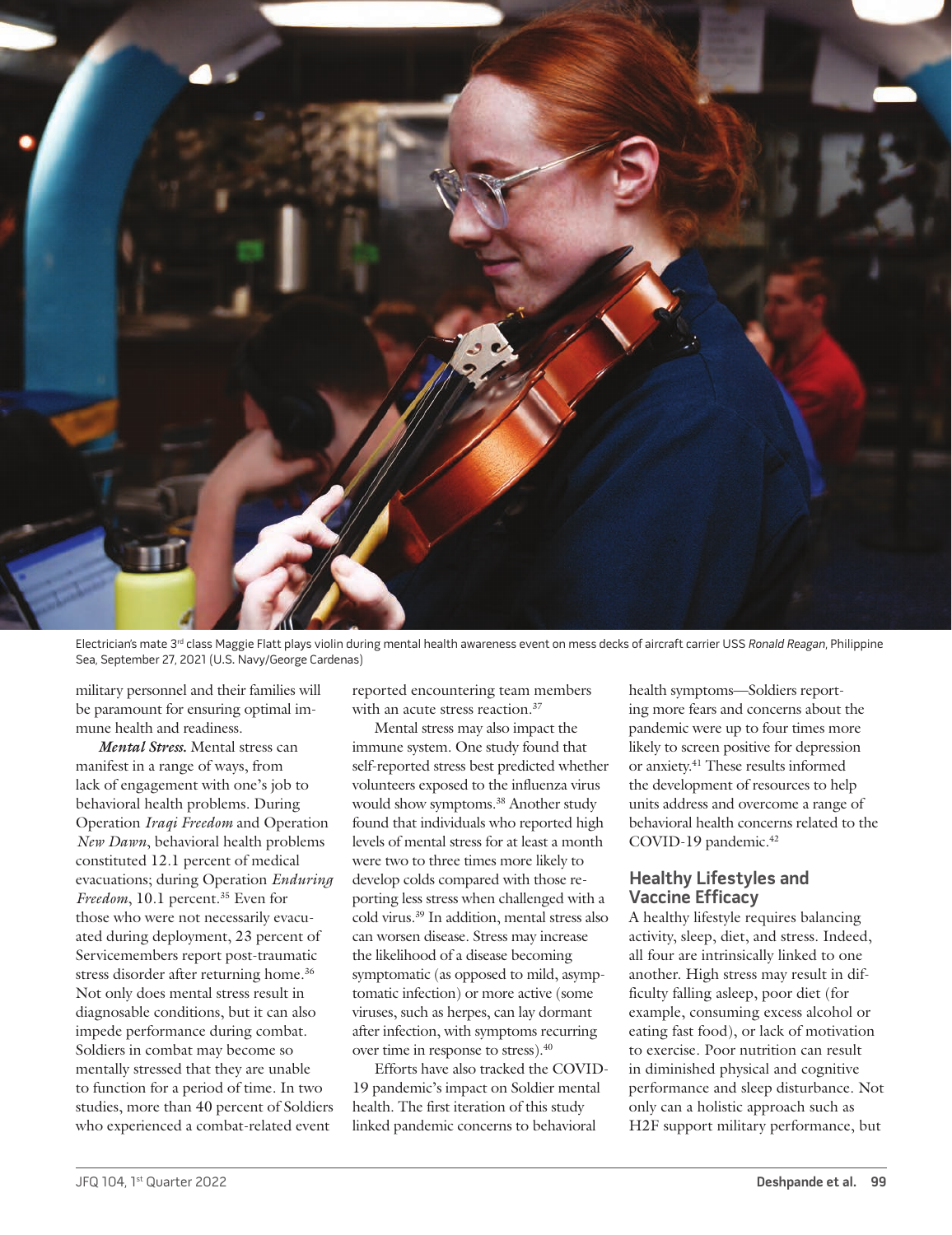it can also be important in protecting Servicemembers from infectious disease. Likewise, just as leadership is critically important in promoting components of H2F, it is critical that leaders consider and address these elements together when combating a pandemic.

Such factors are particularly important given that sleep, exercise, nutrition, and stress can significantly impact vaccine efficacy. One study found that nonresponsiveness to hepatitis B vaccination was more than eight times greater in individuals with obesity than in those at a healthy body weight.<sup>43</sup> Studies have shown that both acute and chronic stress can impair the production of antibodies, the body's means of flagging invaders

for attack by the immune system.<sup>44</sup> Six months after receiving a hepatitis B vaccination, individuals who slept fewer than 6 or 7 hours the night prior to vaccination were at significant risk of being unprotected compared with those who slept more than 7 hours.<sup>45</sup> Both acute and prolonged exercise prior to vaccination can actually enhance the immune response as a result of vaccination.46 Collectively, such research suggests that a healthy force may help reduce the threat of infectious disease.

Research at WRAIR, the U.S. Army Research Institute of Environmental Medicine, and elsewhere is aimed at identifying how healthy lifestyle changes can improve immune response. Identifying

and implementing these healthy behavioral changes can provide the military with an additional edge in combatting infectious disease and support force readiness.

# **Leadership and Unit Adoption**

Leaders are key to implementing and sustaining these changes, with numerous studies documenting their role in health-related outcomes. For example, one study found that, when Soldiers view their officer and noncommissioned officer leadership as effective, there is a near fourfold reduction in risk of psychological problems.47

Other studies, conducted in settings from deployment to mandatory quarantine, found that specific leader behaviors



On January 6, 1777, following the Battle of Princeton, George Washington ordered beginning of yearlong mass inoculation of Continental Army forces against smallpox; George Washington and Marquis de Lafayette on horseback during winter quarters at Valley Forge, Pennsylvania, oil painting by John Ward Dunsmore, 1907 (Library of Congress)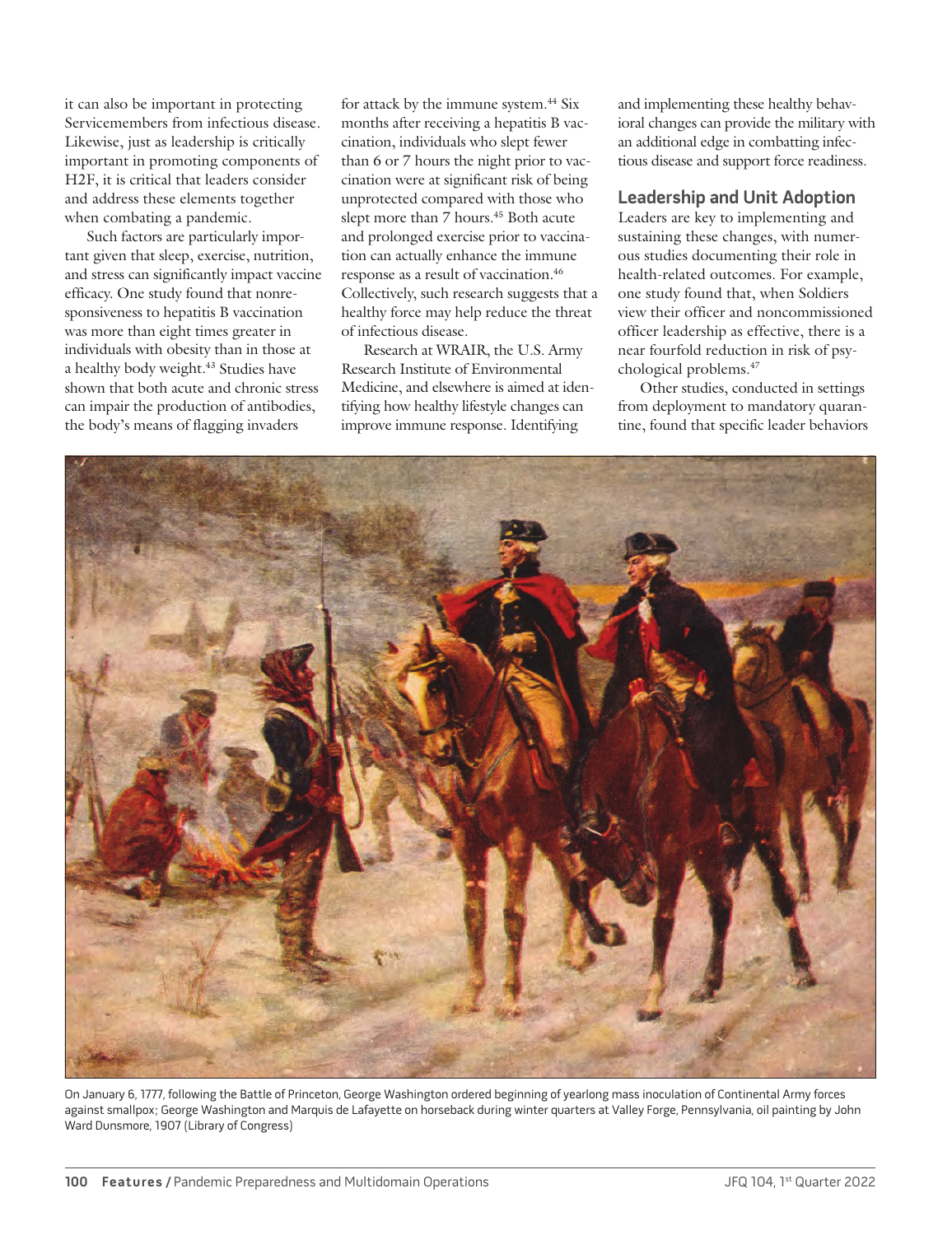are associated with a range of positive outcomes, including increased resilience, better mental health, increased engagement in stress-mitigating activities, and better attitudes toward preventive health measures.48 Most recently, Soldiers who reported their immediate leaders engaged in COVID-19 leadership behaviors (for example, following COVID-19 health guidelines, acknowledging the stress of the pandemic) also reported fewer mental health symptoms and greater adherence to COVID-19 health guidelines.49 Importantly, in each study, the benefits of specific leadership behaviors were found even when controlling for overall leadership ratings.

At every level, military leaders can create a culture that supports exercise, sleep, nutrition, and stress mitigation through encouraging healthy behaviors in their units and following their own recommendations. These lifestyle factors can directly impact health outcomes and the ability of their units to reduce the threat of infectious disease.

### **Conclusion**

Infectious diseases have altered the course of history. Smallpox nearly ended the Revolutionary War in 1776, leading to an order from George Washington's headquarters beginning, "The General has nothing more at heart, than the Health of the Troops."50 More than two centuries later, infectious disease remains one of the most consequential threats to Servicemembers, capable of compromising units in combat or before they even reach the battlefield. In particular, during MDOs when small teams are expected to function effectively with limited support, every casualty represents a significant threat to the overall effectiveness and survival of the team.

In a world with dozens of known diseases without safe, reliable countermeasures and the potential for new pandemics to emerge at any moment, leader support for positive lifestyle choices can improve the resilience of the force to disease, potentially improving their odds of remaining safe, healthy, and in the fight. **JFQ**

#### **Notes**

<sup>1</sup> Keith G. Hauret et al., "Surveillance of Disease and Nonbattle Injuries During U.S. Army Operations in Afghanistan and Iraq," *U.S. Army Medical Department Journal* (April–September 2016), 15–23; J.V. Writer, "Deployment Injuries," in *Military Preventive Medicine: Mobilization and Deployment*, vol. 1., ed. Patrick W. Kelley (Washington, DC: Borden Institute, 2003), 523–537.

2 Richard Knox, "Military Medicine's Long War Against Malaria," *WBAA.org*, September 1, 2011, available at <https://www.wbaa.org/ post/military-medicines-long-war-againstmalaria#stream/0>.

3 David O. Matson, "Norovirus Gastroenteritis in U.S. Marines in Iraq," *Clinical Infectious Diseases* 40, no. 4 (2005), 526–527, available at <https://doi. org/10.1086/427508>.

4 Nelson L. Michael, "SARS-CoV-2 in the U.S. Military—Lessons for Civil Society," *New England Journal of Medicine* 383 (December 2020), 2472–2473, available at <https://doi.org/10.1056/ NEJMe2032179>; Andrew Letizia et al., "SARS-CoV-2 Transmission Among Marine Recruits During Quarantine," *New England Journal of Medicine* 383 (December 2020), 2407–2416, available at <https://doi. org/10.1056/NEJMoa2029717>; Matthew R. Kasper et al., "An Outbreak of COVID-19 on an Aircraft Carrier," *New England Journal of Medicine* 383 (December 2020), 2417–2426, available at <https://doi.org/10.1056/ NEJMoa2019375>.

5 Walter Reed Army Institute of Research, "Investigator's Dispatch: Defeating Infections to Maximize Human Potential in Multi Domain Operations," 2019, available at <https://www.wrair.army.mil/sites/default/ files/2019-10/WRAIR\_Dispatch\_Infectious\_ Diseases.pdf>.

6 Vlado Antonic et al., "Evaluation of Blast Overpressure Exposure Effects on Concentration of Antibiotics in Mice," *Military Medicine* 185, suppl. 1 (January–February 2020), 256–262, available at <https://doi. org/10.1093/milmed/usz212>*.*

7 U.S. Army Public Affairs, "Update on Army Soldiers Supporting FEMA and NORTHCOM COVID-19 Vaccination Mission," *Army.mil*, March 1, 2021, available at <https://www.army.mil/article/243810/ update\_on\_army\_soldiers\_supporting\_fema\_ and\_northcom\_covid\_19\_vaccination\_ mission>; Richard Goldenberg, "NY National Guard Helps Open Massive Vaccination Site," *Army.mil*, January 15, 2021, available at <https://www.army.mil/article/242451/ ny\_national\_guard\_helps\_open\_massive\_ vaccination\_site>.

8 Clinton K. Murray et al., "Operation United Assistance: Infectious Disease Threats to Deployed Personnel," *Military Medicine* 180, no. 6 (2015), 626–651, available at <https:// doi.org/10.7205/MILMED-D-14-00691>.

9 Office of the Under Secretary of Defense for Acquisition and Sustainment, *Report on Effects of a Changing Climate to the Department of Defense* (Washington, DC: Department of Defense, January 2019), available at <https://media.defense. gov/2019/Jan/29/2002084200/-1/-1/1/ CLIMATE-CHANGE-REPORT-2019.PDF>.

10 Centers for Disease Control and Prevention, "Diseases Carried by Vectors," December 21, 2020, available at <https:// www.cdc.gov/climateandhealth/effects/ vectors.htm>.

<sup>11</sup> Diana L. Huestis et al., "Windborne Long-Distance Migration of Malaria Mosquitoes in the Sahel," *Nature* 574  $(2019)$ , 404–408, available at <https://doi. org/10.1038/s41586-019-1622-4>.

12 Centers for Disease Control and Prevention, "Food and Waterborne Diarrheal Disease," December 21, 2020, available at <https://www.cdc.gov/climateandhealth/ effects/food\_waterborne.htm>.

13 Matson, "Norovirus Gastroenteritis in U.S. Marines in Iraq," 527.

14 Ignacio Mena et al., "Origins of the 2009 H1N1 Influenza Pandemic in Swine in Mexico," *eLife* 5 (2016), e16777, available at <https://doi.org/10.7554/elife.16777>; Peng Zhou et al., "A Pneumonia Outbreak Associated with a New Coronavirus of Probable Bat Origin," *Nature* 579 (2020), 270–273, available at <https://doi.org/10.1038/ s41586-020-2012-7>.

15 Stephanie Baker and Cynthia Koons, "Inside Operation Warp Speed's \$18 Billion Sprint for a Vaccine," *Bloomberg Businessweek*, October 29, 2020, available at <https://www. bloomberg.com/news/features/2020-10-29/ inside-operation-warp-speed-s-18-billionsprint-for-a-vaccine>.

<sup>16</sup>*The U.S. Army's System for Enhancing Soldier Readiness and Lethality in the 21st Century* (Washington, DC: Headquarters Department of the U.S. Army, October 1, 2020), available at <https://www.army.mil/ e2/downloads/rv7/acft/h2f\_operating\_ concept.pdf>.

<sup>17</sup> Dong-Hyuk Cho et al., "Physical Activity and the Risk of COVID-19 Infection and Mortality: A Nationwide Population-Based Case-Control Study," *Journal of Clinical Medicine* 10, no. 7 (2021), 1539, available at <https://doi.org/10.3390/ jcm10071539>; Robert Sallis et al., "Physical Inactivity Is Associated with a Higher Risk for Severe COVID-19 Outcomes: A Study in 48 440 [*sic*]; Adult Patients," *British Journal of Sports Medicine* 55 (2021), 1099–1105, available at <https://doi.org/10.1136/ bjsports-2021-104080>.

18 Karsten Krüger and Frank C. Mooren, "T Cell Homing and Exercise," *Exercise*